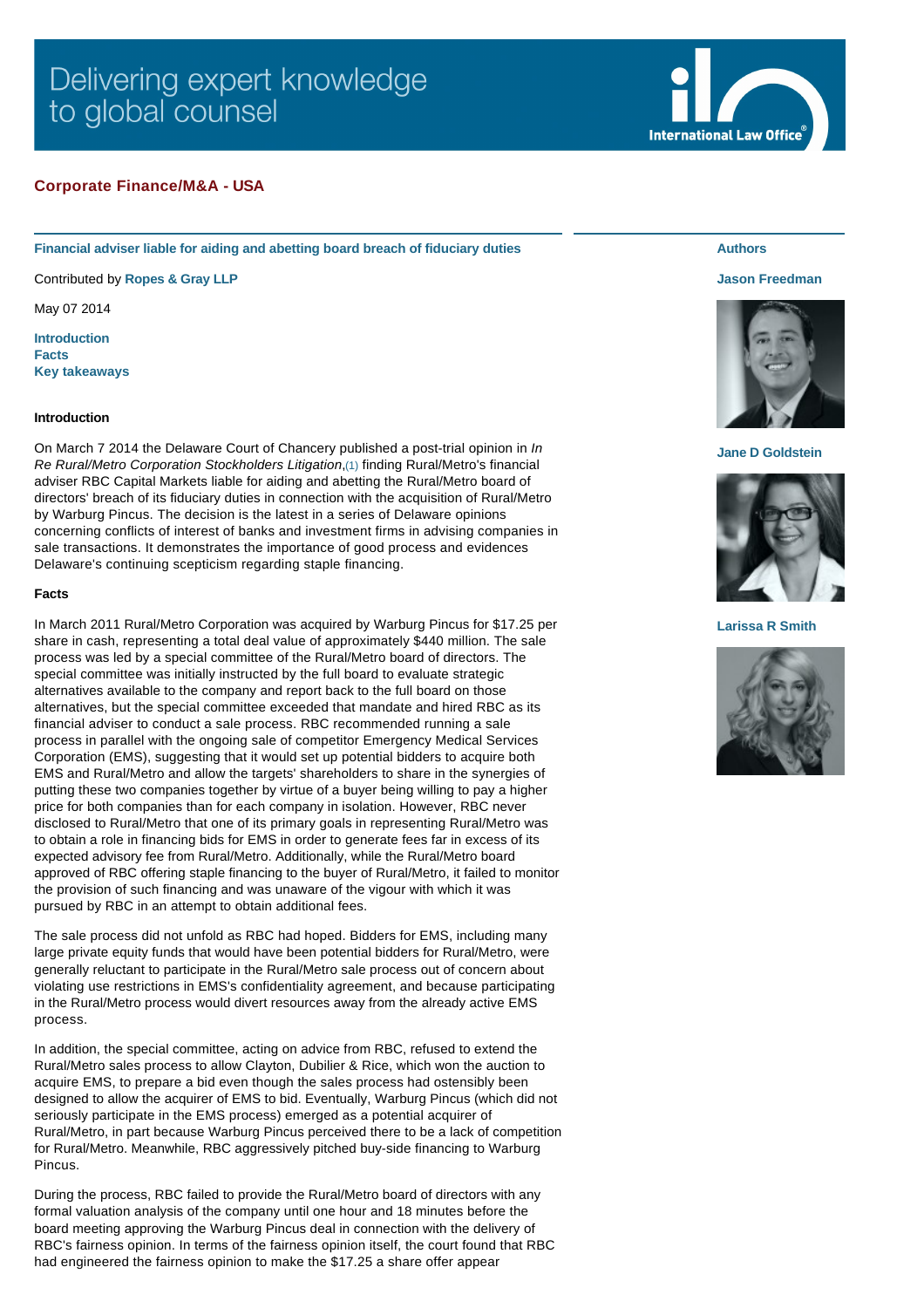reasonable by misrepresenting how market analysts treated certain one-time expenses and by manipulating other aspects of its financial analysis. During these crucial moments leading up to signing – and without the knowledge of the Rural/Metro board – RBC continued its push to convince Warburg Pincus to use RBC for its buyside financing needs in connection with the acquisition of Rural/Metro, including sharing details regarding the internal dynamics of the Rural/Metro board. Despite those efforts, RBC ultimately failed to obtain a role in financing the transaction.

Shortly after the announcement of the Rural/Metro acquisition, various shareholders filed lawsuits objecting to the transaction. The plaintiffs ultimately settled with Rural/Metro directors and the company's secondary financial advisers, but the claims against RBC for aiding and abetting proceeded to trial.

At trial, the court found that the Rural/Metro directors had breached their fiduciary duties by failing to conduct a reasonable sale process, and that RBC had failed to serve its proper role as an adviser to the board. As a result, the court found RBC liable for aiding and abetting breaches of the Rural/Metro directors' fiduciary duties.

Ultimately, on August 4 2013 - just over two years after the closing of the acquisition by Warburg Pincus - Rural/Metro filed for bankruptcy. Rural/Metro's bankruptcy plan was confirmed on December 17 2013 and the company emerged from bankruptcy on December 31 2013.

On April 23 2014 RBC filed a post-trial brief asking the court to reduce its damages by 87.5% - the percentage that RBC contends to be the aggregate *pro rata* share of aiding and abetting liability for each of the directors and the company's secondary financial advisers, each of whom had previously settled claims with the plaintiffs.[\(2\)](#page-2-1)

# <span id="page-1-0"></span>**Key takeaways**

# *Aider and abettor liability*

Aider and abettor liability can attach to an agent which knowingly causes a breach of a fiduciary duty by a director, regardless of whether the director himself or herself knows of the breach. In this case, the court concluded that RBC had aided and abetted the Rural/Metro directors' breach of their fiduciary duty of care and disclosure obligations to Rural/Metro stockholders by creating an unreasonable sale process and information gaps between the Rural/Metro board and its financial adviser (eg, omitting disclosure on the extent of its conflicts resulting from attempts to gain a place in the buy-side financing for EMS and Rural/Metro). The court found that RBC had perpetuated this information gap by failing to provide any formal valuation metrics on Rural/Metro until a little more than an hour before the board meeting at which the deal was approved. Further, Vice Chancellor Laster found such metrics to be intentionally engineered to mislead the Rural/Metro directors to conclude that the acquisition price was fair. The decision serves as a reminder to financial advisers and their counsel that they are at risk of being held responsible for their clients' sale process and must monitor it actively. That said, the recent Delaware Court of Chancery decision in *Aaron Houseman v Eric S Sagerman*[\(3\)](#page-2-2) emphasises that the benchmark for aiding and abetting breach of fiduciary duty remains high – the non-fiduciary must knowingly participate in the breach. Merely providing limited services will not be enough to meet the pleading standard for this type of aider and abettor liability.

# *Statutory limitations on liability do not extend to third-party aiders and abettors*

Section 102(b)(7) of the Delaware General Corporation Law, which allows corporations to absolve directors from personal liability to stockholders for monetary damages for breaches of the duty of care, does not apply to non-directors who aid and abet a breach of fiduciary duty, even when the directors themselves are otherwise exculpated by a Section 102(b)(7) provision.

# *Staple financing*

Although acknowledging the appropriateness of staple financing in certain contexts and with suitable constraints, the decision exemplifies how the Delaware courts remain highly sceptical of staple financing. Laster was critical of both the vigour of RBC's desire to participate in buy-side financing (and the conflict of interests it created in this instance) and the Rural/Metro board's failure to monitor RBC in the process – for example, failing to:

- inquire about the financing and its associated process:
- l provide guidance on when staple financing discussions should begin or end; and
- impose practical checks on RBC's interest to maximise its fees.

This scepticism of unconstrained staple financing echoes Laster's critique of financial advisers in the February 2011 ruling in *In re Del Monte Foods Company Shareholders Litigation*,[\(4\)](#page-2-3) where financial advisers similarly made efforts to steer the sale process towards buyers that might have provided a financing role (and a portion of financing fees) for the investment bankers. Given the scepticism of the Delaware courts, in instances where staple financing provides a benefit to the target, boards of Delaware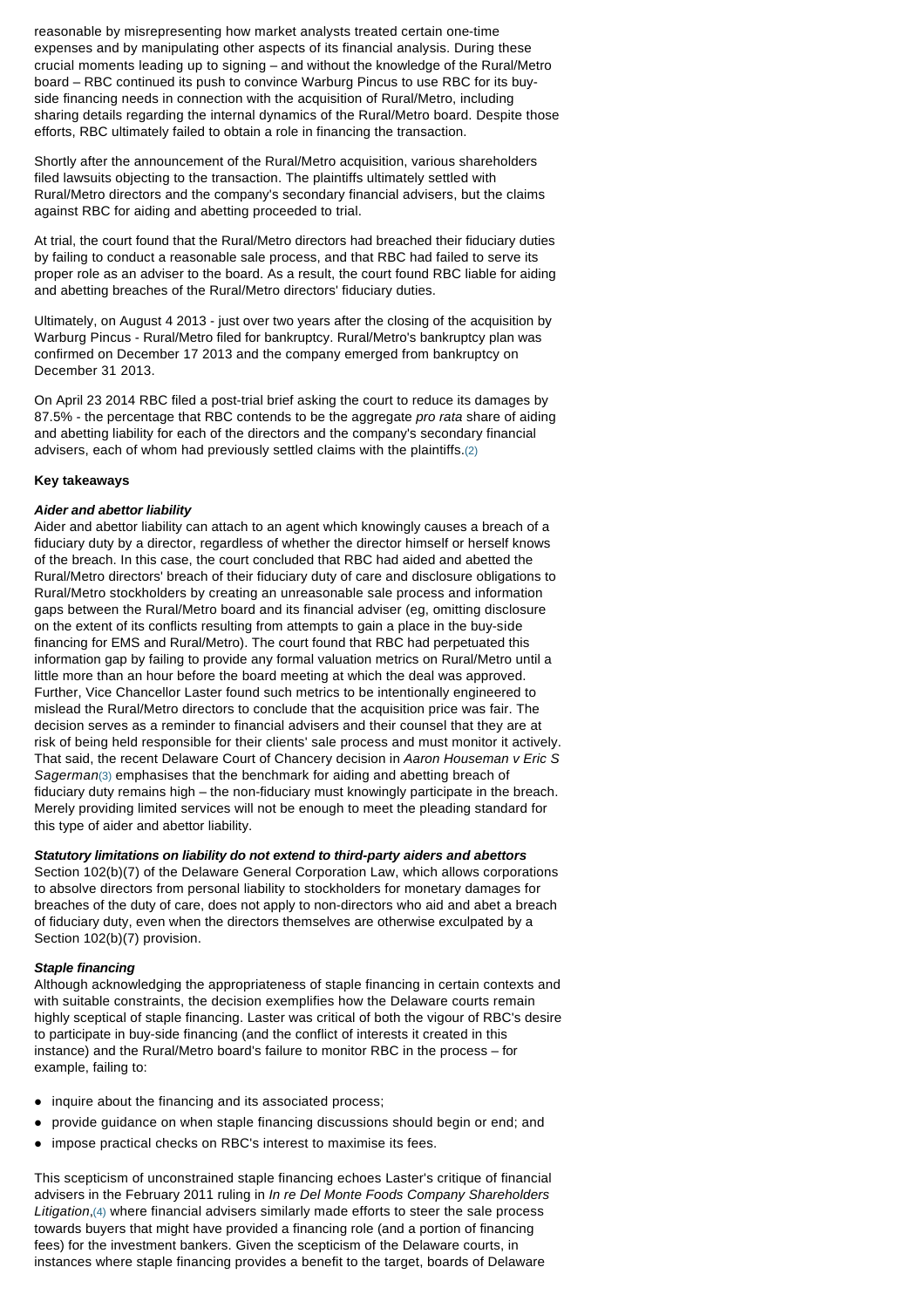corporations should nevertheless exercise diligent oversight to ensure that appropriate checks are in place on the perceived conflicts that such staple financing creates.

# *Process is paramount*

As should be well understood by now, the process by which boards of directors evaluate major transactions is vitally important to good outcomes. Even actions that one might expect to be routinely defensible become highly problematic when the integrity of the process is effectively called into question. In this case, the court found that the threshold decision to initiate the sale process itself did not satisfy the standard of care as a fiduciary duty matter. This extraordinary result flowed from the court's finding that the decision to initiate the process was undertaken unilaterally by a special committee chairman who lacked the authority to put the company in play and who, in doing so, acted on the advice of a financial adviser that was motivated by self-interest. As the court acknowledged, a well-informed board might have considered a variety of pros and cons to the timing of the sale process, but the fact that this basic step in the process was omitted helped to render even the decision to start the process unreasonable.

## *Engagement letter did not suffice to waive RBC conflicts*

Laster rejected RBC's arguments that a generic conflicts acknowledgement in its engagement letter precluded aiding and abetting claims. The court found that RBC had failed to disclose the degree of its conflict to the Rural/Metro board, and Delaware law requires that any conflict waiver be knowing and unambiguous, including with respect to the degree of the conflict. Generic boilerplate signed at the outset of a deal (and before the actual conflict exists) will not suffice.

## *Buyers should carry out diligence on the sale process*

Although challenging because target companies are understandably reluctant to share non-public details of sale processes prior to signing a definitive agreement, *Rural/Metro* provides another illustration of the importance for buyers to diligence sale processes in M&A transactions in order to understand what (if any) sale-related liabilities they may inherit or become subject to in connection with the target's actions relating to the sale transaction.

## *Not all shareholder litigation settlements will be approved by the court*

The case was on the brink of a supplemental disclosure-only settlement in January 2012. However, following an objection to the settlement by a Rural/Metro stockholder who had filed a parallel lawsuit in Arizona, Laster rejected the disclosure-only settlement as inadequate, serving as a reminder that proposed settlements need to pass a hearing on fairness before the matter can be resolved. In Delaware, the depth of the fairness inquiry has tended to vary, slightly complicating the predictability of the sufficiency of a disclosure-only settlement in any particular litigation before the Delaware courts.

*For further information on this topic please contact [Jason Freedman](http://www.internationallawoffice.com/gesr.ashx?l=7L6M60T) at Ropes & Gray LLP's San Francisco office by telephone (+1 415 315 6300), fax (+1 415 315 [6350\) or email \(j](http://www.internationallawoffice.com/gesr.ashx?l=7L6M615)[ason.freedman@ropesgray.com](mailto:jason.freedman@ropesgray.com?subject=Article%20on%20ILO)). Alternatively, contact Jane D Goldstein or [Larissa R Smith](http://www.internationallawoffice.com/gesr.ashx?l=7L6M618) at Ropes & Gray LLP's New York office by [telephone \(+1 212 596 9000\),](mailto:jane.goldstein@ropesgray.com?subject=Article%20on%20ILO) fax (+1 212 596 9090) or email ( jane.goldstein@ropesgray.com or [larissa.smith@ropesgray.com](mailto:larrisa.smith@ropesgray.com?subject=Article%20on%20ILO))*. *The Ropes & Gray website can be accessed at [www.ropesgray.com](http://www.internationallawoffice.com/gesr.ashx?l=7L6M61E).*

# **Endnotes**

<span id="page-2-0"></span>(1) *In re Rural Metro Corp Stockholders Litig*, CA No 6350-VCL (Del Ch March 7 2014).

<span id="page-2-1"></span>(2) RBC Capital Markets, LLC's Post-Trial Contribution Brief, *In re Rural Metro Corp Stockholders Litig*, CA No 6350-VCL (Del Ch April 21 2014).

<span id="page-2-2"></span>(3) CA No 8897-VCG (Del Ch April 16 2014).

<span id="page-2-3"></span>(4) CA No 6027-VCL (Del Ch February 14 2011).

The materials contained on this website are for general information purposes only and are subject to the [disclaimer.](http://www.internationallawoffice.com/gesr.ashx?l=7L6M61P)

ILO is a premium online legal update service for major companies and law firms worldwide. Inhouse corporate counsel and other users of legal services, as well as law firm partners, qualify for a free subscription. Register at [www.iloinfo.com](http://www.internationallawoffice.com/gesr.ashx?l=7L6M61S).